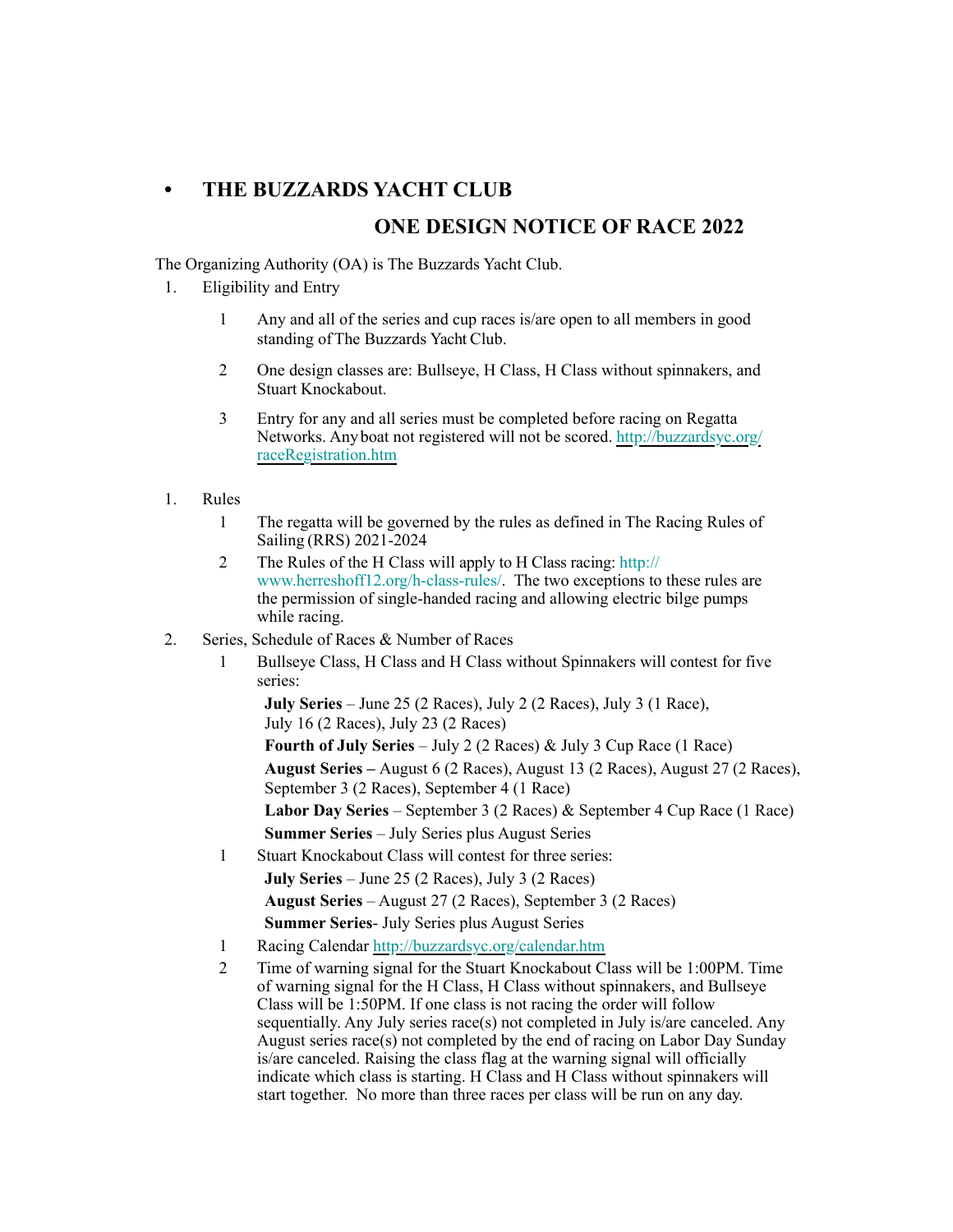## 1. Scoring & Re-sails

1 A Low-Point Scoring System will be used in scoring all series. DNC will be scored twomore points than the number of boats starting in that *race*. DNS, OCS, RET, and DSQ will be scored one more point than the number of boats starting that *race*.

start together. No more than three races per class will be run on any day.

- 2 Monthly and Summer Series For the Bullseye Class and H Class, a minimum of four races will constitute a monthly series. If more than 5 races are raced, the best five will be used to determine the points for that series. For the SK Class a minimum of three races will constitute a monthly series and there will not be any throw out races. The Summer Series is determined by adding each boat's final points for the July series to its final points for the August series.
- $3$  A weekend series will consist of a minimum of two races run on the  $4<sub>th</sub>$  of July or Labor Day weekends. If the Fourth of July or Labor Day cup race is canceled, it will not be re-sailed nor awarded that year.
- 4 With two exceptions, Saturday races postponed will be made up the following Saturday with a scheduled race. First exception: races postponed on the Fourth of July and Labor Day Saturdays will be made up that Sunday. In that case, the first Sunday race(s) will be considered monthly series races and the last race will be the Cup race. Second exception: any July Series race(s) not completed in July is/are canceled. Any August series race(s) not completed by the end of racing on Labor Day Sunday is/are canceled.
- 1. Cancellations & Changes to Schedule of Racing

Racing will be canceled or delayed if there are sustained winds over 25mph and/or any other conditions deemed unsuitable for racing. An automated email, text message or phone call will be sent to registered competitors detailing the cancellation, change or other instructions.

1. Race area

The racing area will be in the general vicinity between Wings Neck and Scraggy Neck.

1. Sailing Instructions

Sailing instructions will posted on the Buzzards Yacht Club website. [http://](http://buzzardsyc.org/) [buzzardsyc.org/](http://buzzardsyc.org/) image\_uploads/sailing-inst.pdf A laminated copy will also be available on race days from the Committee Boat.

- 1. Prizes
	- 1 Flags are awarded from the Committee Boat after each race along the

following guidelines: If two boats race a blue first place flag will be awarded. If five boats race a blue first place flag and a red second flag will be awarded.

If six or more boats race a blue first place flag, a red second flag and a yellow third place flag will be awarded.

1 Awards are given at the Labor Day Cocktail Party (September 4 2020)